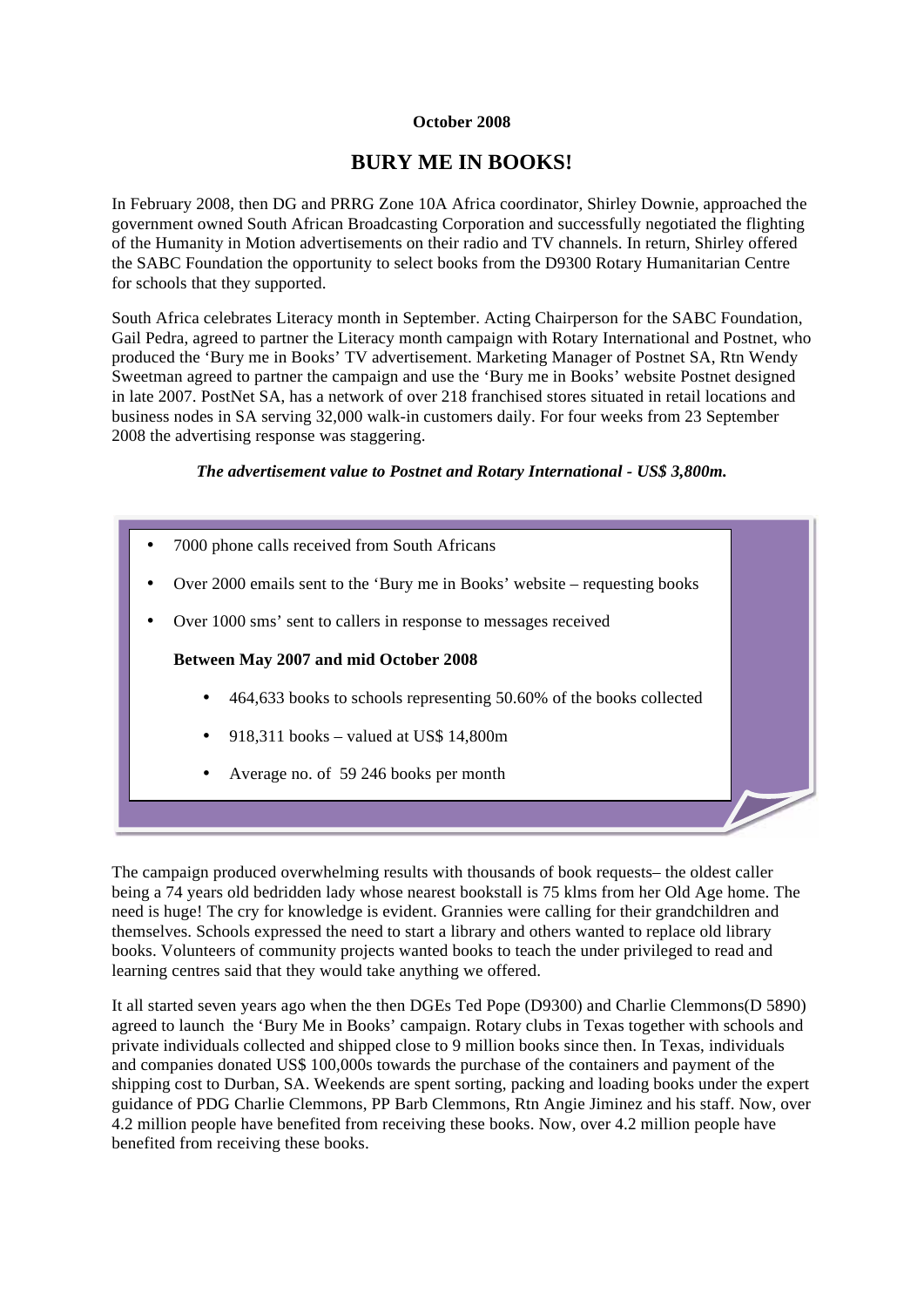The RC of Bedforview (D9300) started the project with books sent from the UK and Australia in the mid '90s. In April 2007, the Rotary Hamanitarian Centre was moved from the Nedbank sponsored premises to Bedfordview and it became a District project.

D9300's Retired Rotarians and Rotary Anns volunteer their excellent services unpacking the containers and guide the visitors. The Youth Exchange students and other Rotarians helped over weekends. The centre is managed by PDG Ted Pope and Matching Grant Chairperson Robin Bath – both very dedicated and loyal to the project.

*In order to sustain this demand, we need more books.* Due to the success of the campaign, Gail Pedra has requested Rotary to do 'Back to School' Literacy campaign in January 2009 when the schools open. Postnet agreed to partner Rotary once again! Please help extend the 'Bury me in Books' project.

|  | 300,000 sets needed                        |  | Matching grants needed                              |  |
|--|--------------------------------------------|--|-----------------------------------------------------|--|
|  | Pencils<br>$\bullet$                       |  | OR please consider sending                          |  |
|  | Erasers<br>٠                               |  | Door-to-door shipping<br>$\bullet$<br>of containers |  |
|  | Pens<br>٠                                  |  | PCs, blankets, medical<br>$\bullet$                 |  |
|  | <b>Rulers</b><br>$\bullet$                 |  | equipment, toys                                     |  |
|  | Small lined exercise<br>$\bullet$<br>books |  | Educational books and<br>٠<br>novels                |  |
|  |                                            |  |                                                     |  |

The containers are offered to the Rotary clubs who raise funds to convert the containers into either HIV/AIDS day clinics, nursery schools, sewing projects and libraries.



more photos to be included here....

Thousands of underprivileged South Africans will benefit from your generosity. Your support will help reduce the illiteracy rate; you will give people a variety of books to read and they will gain an education - thus the opportunity to earn a living.

South Africa's population is 49 million with 12.3-million learners, some 386 600 teachers and 26 292 schools, including 1 098 registered independent or private schools that tutor 340 000 students - 2.8% of the total schooling. Of all schools, roughly 6 000 are high schools (ages 14-19) and the rest primary (ages 7-13). Illiteracy rates are high at around 24% of adults over 15 years old (6 to 8 million adults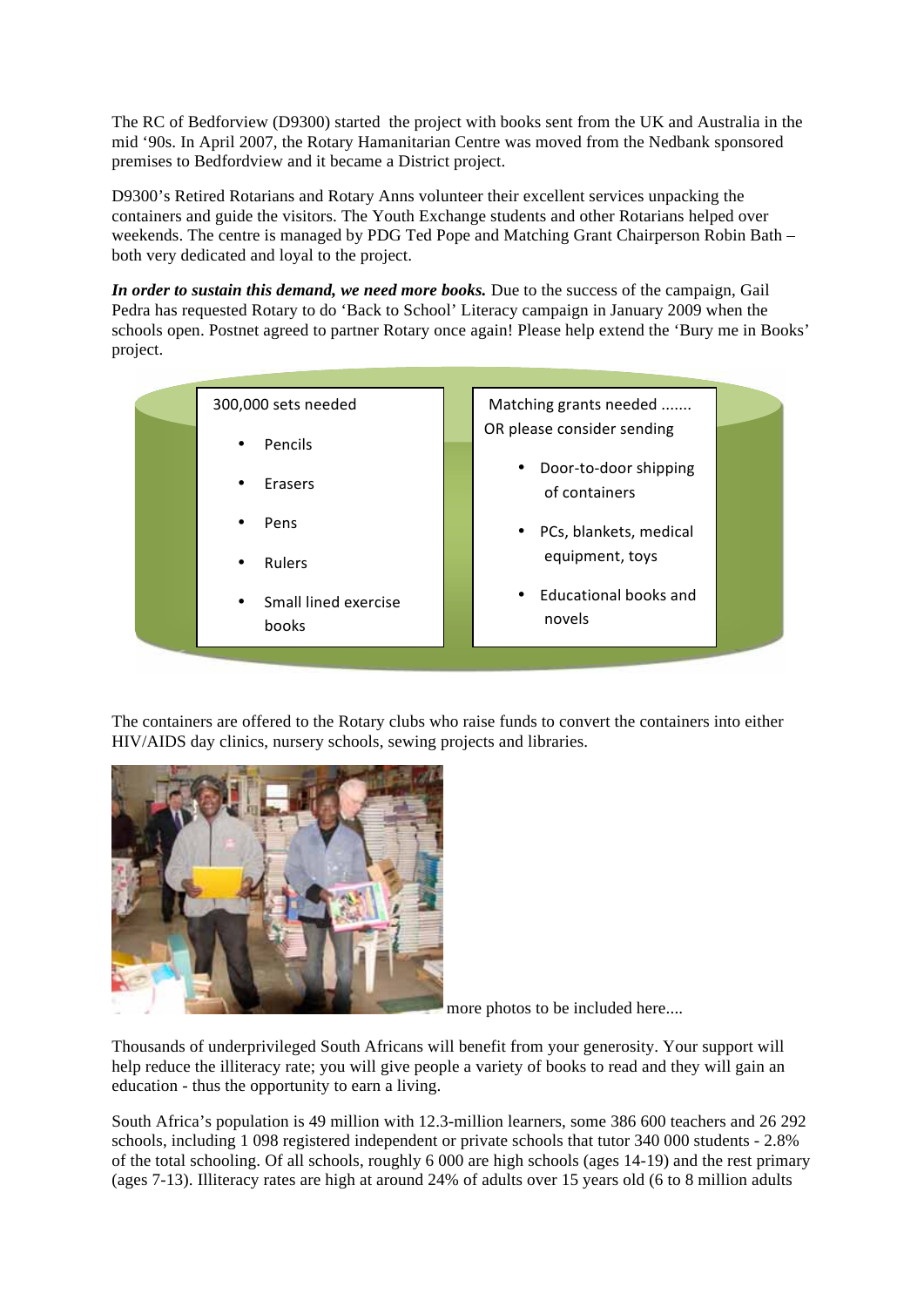are not functionally literate), teachers in township schools are poorly trained, and the final school year pass rate remains low.

The country's most poverty-stricken areas make up 40% of all schools in 2007. In total, 5 001 874 learners from 13 856 schools were listed as beneficiaries of the free-fee policy in 2007. Government provides minimum learning resources. The lack of books followed by the lack of money, were cited as the leading barriers to education among 7 to 18 year-olds in 2006.

Rotary International thanks the SABC Foundation and Postnet for this excellent opportunity and for their support and contribution. May the working relationship continue for many years.

> We appreciate the support of funds, books, medical equipment, PCs, donations and dedication from:

- The Rotary clubs and schools in Texas
- PDGs Ted Pope, Charlie Clemmons, PP Barb Clemmons, Shirley Downie, Chuck Kurtzman and Rtn Ken Kay
- McLean Shipping, Houston: Rtn Angie Jiminez and staff
- Herb and Lenore Miller
- Pro-Tem, Inc.
- The SABC Foundation: Gail Pedra & Jacqui Mgudlwa
- Postnet SA: Rotarian Wendy Sweetman
- Rotarians, Rotary Anns, Friends of Rotary and the Youth Exchange Students
- Verbolt (Pty) Ltd and the Nienaber Family Trust (D9300)

If you can help, please CONTACT PDG Shirley Downie (D9300)

shirleyd@phomella.co.za; mobile +27(0)833080042 - Skype: Shirley.Downie:

Visit www.burymeinbooks.co.za